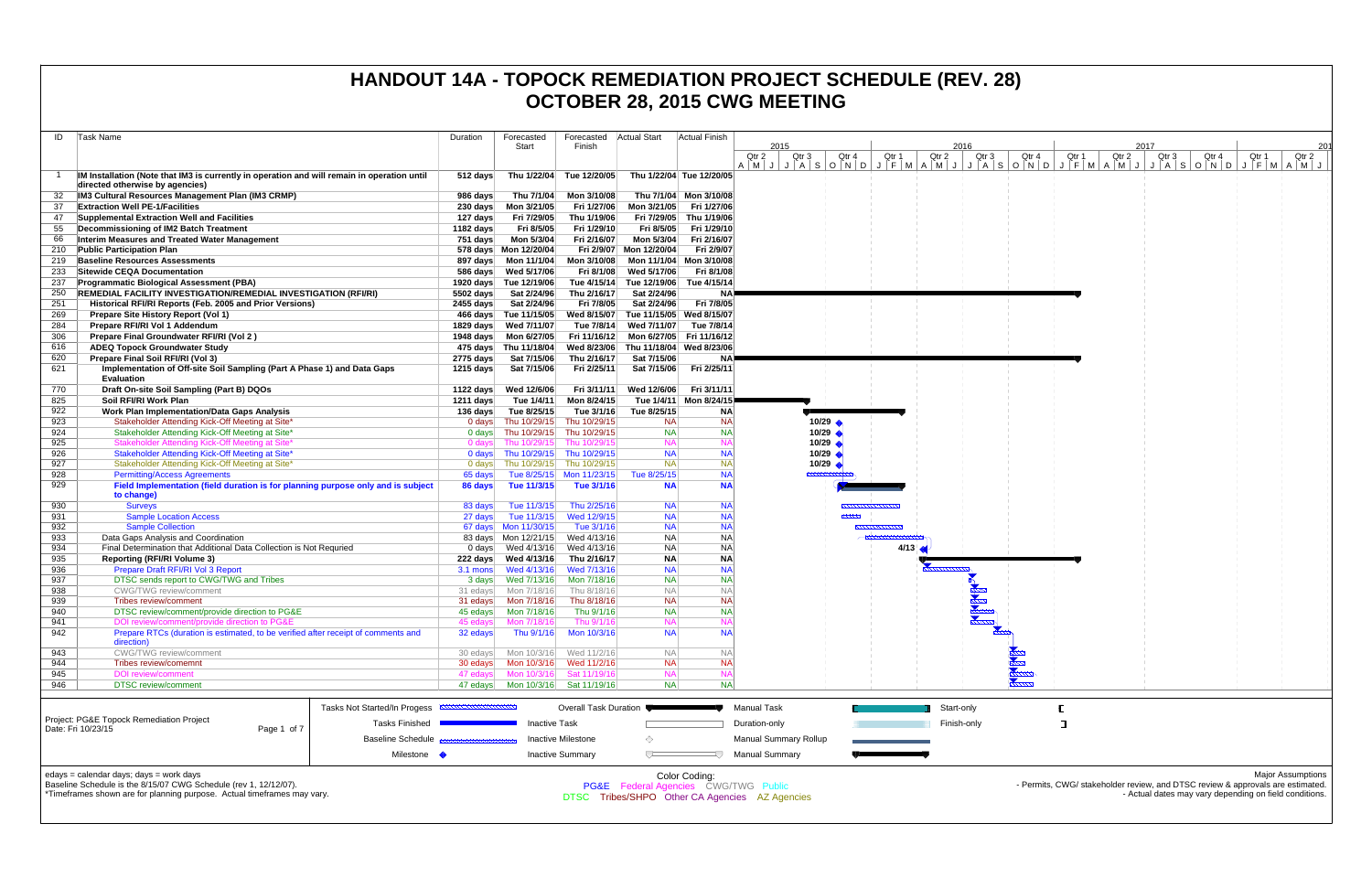| ID   | Task Name                                                                                           |                              | Duration             | Forecasted                       | Forecasted                | <b>Actual Start</b>                  | Actual Finish            |                                                       |       |                                  |                                     |
|------|-----------------------------------------------------------------------------------------------------|------------------------------|----------------------|----------------------------------|---------------------------|--------------------------------------|--------------------------|-------------------------------------------------------|-------|----------------------------------|-------------------------------------|
|      |                                                                                                     |                              |                      | Start                            | Finish                    |                                      |                          | 2015                                                  |       |                                  | 2016                                |
|      |                                                                                                     |                              |                      |                                  |                           |                                      |                          | Qtr 2<br>Qtr 3<br>$A$ $M$ $J$ $J$ $A$ $S$ $O$ $N$ $D$ | Qtr 4 | Qtr 1<br>$J$ $F$ $M$ $A$ $M$ $J$ | Qtr 2<br>Qtr 3<br>$J \mid A \mid S$ |
| 947  | Meeting to discuss RTCs (approx. 2 wks after review by CWG/TWG/Tribes/<br>Agencies)                 |                              |                      | 0 days Mon 10/17/16 Mon 10/17/16 |                           | NA.                                  | <b>NA</b>                |                                                       |       |                                  | 10/17                               |
| 948  | Prepare Revised RFI Volume 3 (duration is estimated, to be verified after completion<br>of RTCs)    |                              | 2 mons               | Tue 11/22/16                     | Wed 1/18/17               | <b>NA</b>                            | <b>NA</b>                |                                                       |       |                                  |                                     |
| 949  | DTSC review/approve Revised RFI/RI Vol. 3                                                           |                              | 4 wks                | Fri 1/20/17                      | Thu 2/16/17               | <b>NA</b>                            | <b>NA</b>                |                                                       |       |                                  |                                     |
| 950  | DOI review/approve Revised RFI/RI Vol. 3 Report                                                     |                              | 4 wks                | Fri 1/20/17                      | Thu 2/16/17               | <b>NA</b>                            | <b>NA</b>                |                                                       |       |                                  |                                     |
| 951  | <b>CORRECTIVE MEASURES/REMEDIAL ALTERNATIVE DEVELOPMENT</b>                                         |                              | 1527 days            | Mon 3/29/04                      | Thu 12/31/09              | Mon 3/29/04                          | <b>NA</b>                |                                                       |       |                                  |                                     |
| 1099 | <b>CORRECTIVE MEASURE STUDY/FEASIBILITY STUDY (CMS/FS) AND RISK ASSESSMENT</b>                      |                              |                      | 4022 days Mon 12/16/02           |                           | Fri 4/6/18 Mon 12/16/02              | <b>NA</b>                |                                                       |       |                                  |                                     |
| 1100 | <b>CMS Work Plan</b>                                                                                |                              |                      | 1465 days Mon 12/16/02           |                           | Tue 6/24/08 Mon 12/16/02 Tue 6/24/08 |                          |                                                       |       |                                  |                                     |
| 1119 | <b>Risk Evaluation - Scoping and CSM</b>                                                            |                              |                      | 2764.5 days Tue 10/31/06         | Mon 5/22/17               | Tue 10/31/06                         | NA.                      |                                                       |       |                                  |                                     |
| 1120 | Soil Land Use and Pathway Analysis before Nov. 2007 Group Meeting                                   |                              |                      | 265 days Tue 10/31/06            | Fri 10/26/07              | Tue 10/31/06                         | Fri 10/26/07             |                                                       |       |                                  |                                     |
| 1121 | Scoping for Ecological Risk Assessment Work Plan                                                    |                              |                      |                                  | Fri 2/15/08               | Mon 1/22/07                          | Fri 2/15/08              |                                                       |       |                                  |                                     |
| 1131 | Soil/Groundwater Risk Assessment Workplan (RAWP)                                                    |                              |                      | 2061 days Mon 10/29/07           |                           | Tue 9/15/15 Mon 10/29/07             | Tue 9/15/15              |                                                       |       |                                  |                                     |
| 1132 | <b>RAWP</b>                                                                                         |                              |                      | 334 days Mon 10/29/07            |                           | Thu 2/5/09 Mon 10/29/07              | Thu 2/5/09               |                                                       |       |                                  |                                     |
| 1158 | <b>RAWP Addendum II</b>                                                                             |                              | 688 days             | Fri 1/25/13                      | Tue 9/15/15               |                                      | Fri 1/25/13 Tue 9/15/15  |                                                       |       |                                  |                                     |
| 1186 | <b>Groundwater Evaluation</b>                                                                       |                              | 330 days             | Wed 9/10/08                      | Tue 12/15/09              |                                      | Wed 9/10/08 Tue 12/15/09 |                                                       |       |                                  |                                     |
| 1203 | <b>Soil Evaluation</b>                                                                              |                              |                      | 370.5 days Mon 12/21/15          | Mon 5/22/17               | <b>NA</b>                            | <b>NA</b>                |                                                       |       |                                  |                                     |
| 1204 | Prepare/Submit Draft Soil Risk Assessment Report                                                    |                              |                      | 41 wks   Mon 12/21/15            | Fri 9/30/16               | <b>NA</b>                            | <b>NA</b>                |                                                       |       |                                  |                                     |
| 1205 |                                                                                                     |                              |                      | Thu 4/14/16                      | Mon 7/11/16               | <b>NA</b>                            | <b>NA</b>                |                                                       |       |                                  |                                     |
| 1206 | <b>Calculate Exposure Point Concentrations (EPCs)</b>                                               |                              | 3 mons               | Tue 6/28/16                      | Tue 6/28/16               | <b>NA</b>                            | <b>NA</b>                |                                                       |       |                                  | 6/28                                |
| 1207 | <b>Meeting to discuss EPCs</b><br>DTSC send Soil Risk Evaluation to CWG/TWG                         |                              | $0$ days             |                                  |                           | <b>NA</b>                            | <b>NA</b>                |                                                       |       |                                  |                                     |
| 1208 |                                                                                                     |                              | 3 days               | Mon 10/3/16                      | Wed 10/5/16               | <b>NA</b>                            | <b>NA</b>                |                                                       |       |                                  |                                     |
|      | <b>DTSC</b> review/comment                                                                          |                              | 46 edays             | Thu 10/6/16<br>Thu 10/6/16       | Mon 11/21/16              |                                      | <b>NA</b>                |                                                       |       |                                  |                                     |
| 1209 | <b>DOI</b> review/comment                                                                           |                              | 46 edays             |                                  | Mon 11/21/16              | <b>NA</b>                            | <b>NA</b>                |                                                       |       |                                  |                                     |
| 1210 | <b>CWG/TWG</b> review/comment                                                                       |                              | 32 edays             | Thu 10/6/16                      | Mon 11/7/16               | <b>NA</b>                            | <b>NA</b>                |                                                       |       |                                  |                                     |
| 1211 | Tribes review/comment                                                                               |                              | 32 edays             | Thu 10/6/16                      | Mon 11/7/16               | <b>NA</b>                            |                          |                                                       |       |                                  |                                     |
| 1212 | <b>Prepare Response to Comments</b>                                                                 |                              |                      | 1 mon Tue 11/22/16               | Tue 12/20/16              | <b>NA</b>                            | <b>NA</b>                |                                                       |       |                                  |                                     |
| 1213 | <b>DTSC</b> review/comment                                                                          |                              |                      | 47 edays  Wed 12/21/16           | Mon 2/6/17                | <b>NA</b>                            | <b>NA</b>                |                                                       |       |                                  |                                     |
| 1214 | DOI review/comment                                                                                  |                              |                      | 47 edays  Wed 12/21/16           | Mon 2/6/17                | <b>NA</b>                            | <b>NA</b>                |                                                       |       |                                  |                                     |
| 1215 | <b>CWG/TWG</b> review/comment                                                                       |                              |                      | 30 edays  Wed 12/21/16           | Fri 1/20/17               | <b>NA</b>                            | <b>NA</b>                |                                                       |       |                                  |                                     |
| 1216 | Tribal review/comment                                                                               |                              |                      | 30 edays  Wed 12/21/16           | Fri 1/20/17               | <b>NA</b>                            | <b>NA</b>                |                                                       |       |                                  |                                     |
| 1217 | Meeting to discuss response to comments (approx. 2 wks after review by<br>CWG/TWG/Tribes/ Agencies) |                              | 0 days               | Tue 1/10/17                      | Tue 1/10/17               | <b>NA</b>                            | <b>NA</b>                |                                                       |       |                                  |                                     |
| 1218 | <b>Finalize/Submit Soil Risk Assessment Report</b>                                                  |                              | 2.5 mons             | Tue 2/7/17                       | Thu 4/20/17               | <b>NA</b>                            | <b>NA</b>                |                                                       |       |                                  |                                     |
| 1219 | <b>DTSC</b> review/approve                                                                          |                              | 1 mon                | Fri 4/21/17                      | Mon 5/22/17               | <b>NA</b>                            | <b>NA</b>                |                                                       |       |                                  |                                     |
| 1220 | DOI review/approve                                                                                  |                              | 1 mon                | Fri 4/21/17                      | Mon 5/22/17               | <b>NA</b>                            | <b>NA</b>                |                                                       |       |                                  |                                     |
| 1221 | <b>CMS/FS Report</b>                                                                                |                              | $2519$ days          | Mon 8/18/08                      | Fri 4/6/18                | Mon 8/18/08                          | <b>NA</b>                |                                                       |       |                                  |                                     |
| 1299 | <b>STATEMENT OF BASIS</b>                                                                           |                              | 2267.6 days          | Mon 1/4/10                       | Thu 9/6/18                | Mon 1/4/10                           | <b>NAP</b>               |                                                       |       |                                  |                                     |
| 1314 | <b>RECORD OF DECISION</b>                                                                           |                              | $2368$ days          | Fri 12/18/09                     | Wed 1/9/19                | Fri 12/18/09                         | <b>NA</b>                |                                                       |       |                                  |                                     |
| 1337 | Section 106 Programmatic Agreement (PA)                                                             |                              | 1858 days            | Fri 10/10/08                     | Wed 11/18/15              | Fri 10/10/08                         | <b>NA</b>                |                                                       |       |                                  |                                     |
| 1370 | <b>EIR DOCUMENTATION</b>                                                                            |                              | 1449 days            | Thu 9/1/05                       | Wed 3/2/11                | Thu 9/1/05                           | Wed 3/2/11               |                                                       |       |                                  |                                     |
| 1443 | <b>DESIGN, PERMITTING, AND CONSTRUCTION OF GROUNDWATER REMEDY</b>                                   |                              | 1599.5 days          | Mon 1/31/11                      | Thu 3/16/17               | Mon 1/31/11                          | NAP                      |                                                       |       |                                  |                                     |
| 1444 | Corrective Measure Implementation/Remedial Design (CMI/RD) Workplan                                 |                              | 199 days             | Mon 1/31/11                      | Thu 11/3/11               | Mon 1/31/11                          | <b>NA</b>                |                                                       |       |                                  |                                     |
| 1458 | Remedial Design (Preliminary, Intermediate, and Pre-Final/Final)                                    |                              | 1088 days            |                                  | Tue 9/20/11 Wed 11/18/15  | Tue 9/20/11                          | <b>NA</b>                |                                                       |       |                                  |                                     |
| 1459 | <b>Preliminary Design</b>                                                                           |                              |                      | 174 days Tue 9/20/11             | Thu 5/17/12               |                                      | Tue 9/20/11 Thu 5/17/12  |                                                       |       |                                  |                                     |
| 1471 | <b>Intermediate Design</b>                                                                          |                              | 501 days             | Fri 5/18/12                      | Fri 4/18/14               |                                      | Fri 5/18/12 Fri 4/18/14  |                                                       |       |                                  |                                     |
| 1500 | Implementation Plan for Evaluation of Alternative Freshwater Sources                                |                              | 422 days             | Fri 11/16/12                     | Mon 6/30/14               |                                      | Fri 11/16/12 Mon 6/30/14 |                                                       |       |                                  |                                     |
| 1539 | Field Verification of Archaeological/Historical Sites in Groundwater Remedy Footprint               |                              | 4 days               | Tue 9/9/14                       | Fri 9/12/14               |                                      | Tue 9/9/14   Fri 9/12/14 |                                                       |       |                                  |                                     |
| 1540 | Prepare/submit Field Verification Report                                                            |                              | 28 days              |                                  | Mon 9/15/14 Wed 10/22/14  |                                      | Mon 9/15/14 Wed 10/22/14 |                                                       |       |                                  |                                     |
| 1541 | Survey of Archaelogical/Historical Sites in Expanded Area at Park Moabi                             |                              | 1 day                | Tue 12/2/14                      | Tue 12/2/14               |                                      | Tue 12/2/14 Tue 12/2/14  |                                                       |       |                                  |                                     |
|      |                                                                                                     |                              |                      |                                  |                           |                                      |                          |                                                       |       |                                  |                                     |
|      |                                                                                                     | Tasks Not Started/In Progess | <b>MANUFACTURERS</b> |                                  | Overall Task Duration     |                                      |                          | <b>Manual Task</b>                                    |       |                                  | Start-only                          |
|      | Project: PG&E Topock Remediation Project                                                            |                              |                      |                                  |                           |                                      |                          |                                                       |       |                                  |                                     |
|      | Date: Fri 10/23/15<br>Page 2 of 7                                                                   | <b>Tasks Finished</b>        |                      | <b>Inactive Task</b>             |                           |                                      |                          | Duration-only                                         |       |                                  | Finish-only                         |
|      |                                                                                                     | <b>Baseline Schedule</b>     |                      |                                  | <b>Inactive Milestone</b> | ◇                                    |                          | <b>Manual Summary Rollup</b>                          |       |                                  |                                     |
|      |                                                                                                     |                              |                      |                                  |                           |                                      |                          |                                                       |       |                                  |                                     |
|      |                                                                                                     | Milestone •                  |                      |                                  | <b>Inactive Summary</b>   | ᅮ                                    |                          | <b>Manual Summary</b>                                 |       |                                  |                                     |
|      | edays = calendar days; days = work days                                                             |                              |                      |                                  |                           |                                      | Color Coding:            |                                                       |       |                                  |                                     |
|      | Baseline Schedule is the 8/15/07 CWG Schedule (rev 1, 12/12/07).                                    |                              |                      |                                  |                           |                                      |                          |                                                       |       |                                  |                                     |
|      |                                                                                                     |                              |                      |                                  |                           |                                      |                          | PG&E Federal Agencies CWG/TWG Public                  |       |                                  |                                     |



\*Timeframes shown are for planning purpose. Actual timeframes may vary.

Federal Agencies CWG/TWG Public DTSC Tribes/SHPO Other CA Agencies AZ Agencies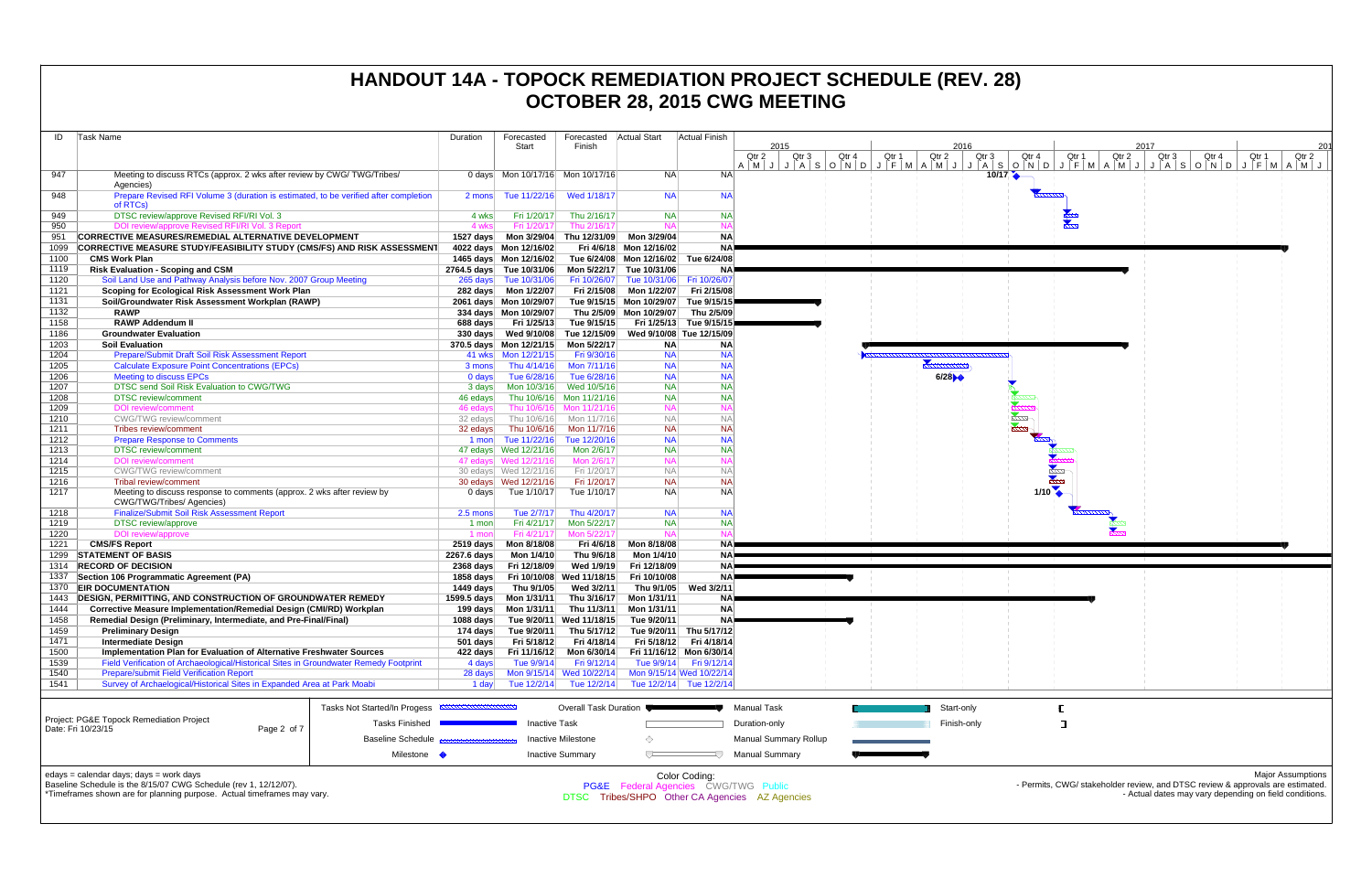| Task Name<br>ID |                                                                                                                                         | Forecasted<br>Duration<br>Start |                                                           | Forecasted<br>Finish        | <b>Actual Start</b>                                                             | <b>Actual Finish</b>      | 2015                                                                                                                                                |                |                        | 2016        |       |       | 201   |                                                                                |       |                          |  |
|-----------------|-----------------------------------------------------------------------------------------------------------------------------------------|---------------------------------|-----------------------------------------------------------|-----------------------------|---------------------------------------------------------------------------------|---------------------------|-----------------------------------------------------------------------------------------------------------------------------------------------------|----------------|------------------------|-------------|-------|-------|-------|--------------------------------------------------------------------------------|-------|--------------------------|--|
|                 |                                                                                                                                         |                                 |                                                           |                             |                                                                                 |                           | Qtr 2<br>Qtr 3<br>A   M   J   A   S   O   N   O   N   O   N   A   M   A   M   J   A   S   O   N   O   A   M   J   J   A   S   O   N   D   J   F   M | Qtr 4          | Qtr 2<br>Qtr 1         | Qtr 3       | Qtr 4 | Qtr 1 | Qtr 2 | 2017<br>Qtr <sub>3</sub><br>Qtr 4                                              | Qtr 1 | Qtr 2<br>$A$ $M$ $J$     |  |
| 1542            | Survey of Biological Resources in Expanded Area at Park Moabi                                                                           |                                 | 3 days Wed 11/19/14                                       |                             | Fri 11/21/14 Wed 11/19/14 Fri 11/21/14                                          |                           |                                                                                                                                                     |                |                        |             |       |       |       |                                                                                |       |                          |  |
| 1543            | Annual archeological monitoring and site condition assessments                                                                          |                                 | 7 days Thu 12/11/14                                       |                             | Fri 12/19/14 Thu 12/11/14 Fri 12/19/14                                          |                           |                                                                                                                                                     |                |                        |             |       |       |       |                                                                                |       |                          |  |
| 1544            | Pre-Final/Final Design (include plan for decommissioning, removal, and<br>restoration of IM3 facility)                                  | 385 days                        | Mon 4/7/14                                                | Fri 9/25/15                 | Mon 4/7/14                                                                      | NA.                       |                                                                                                                                                     |                |                        |             |       |       |       |                                                                                |       |                          |  |
| 1545            | Documents submitted in advance of 90%                                                                                                   | 140 days                        | Wed 4/30/14                                               | Tue 11/11/14                | Wed 4/30/14                                                                     | <b>NA</b>                 |                                                                                                                                                     |                |                        |             |       |       |       |                                                                                |       |                          |  |
| 1566            | Prepare/submit Pre-Final Design Package                                                                                                 | 5.29 mons                       | Mon 4/7/14                                                | Mon 9/8/14                  | Mon 4/7/14                                                                      | Mon 9/8/14                |                                                                                                                                                     |                |                        |             |       |       |       |                                                                                |       |                          |  |
| 1567<br>1568    | <b>DTSC forward to CWG/TWG</b><br>Agencies' direction #1 on Supplemental 90%                                                            | 1 day<br>1 day                  | Tue 9/9/14                                                | Tue 9/9/14                  | Tue 9/9/14<br>Tue 10/21/14 Tue 10/21/14 Tue 10/21/14 Tue 10/21/14               | Tue 9/9/14                |                                                                                                                                                     |                |                        |             |       |       |       |                                                                                |       |                          |  |
| 1569            | Agencies' direction #2 on Supplemental 90%                                                                                              |                                 | 1 day Tue 12/23/14 Tue 12/23/14 Tue 12/23/14 Tue 12/23/14 |                             |                                                                                 |                           |                                                                                                                                                     |                |                        |             |       |       |       |                                                                                |       |                          |  |
| 1570            | Prepare/submit Supplemental Pre-Final Design Package                                                                                    | 104.38 edays                    | Tue 10/21/14                                              | Mon 2/2/15                  | Tue 10/21/14                                                                    | Mon 2/2/15                |                                                                                                                                                     |                |                        |             |       |       |       |                                                                                |       |                          |  |
| 1571            | CWG/TWG review/comment on Pre-Final Design Package                                                                                      |                                 |                                                           | Fri 3/20/15                 | Wed 9/10/14                                                                     | Fri 3/20/15               |                                                                                                                                                     |                |                        |             |       |       |       |                                                                                |       |                          |  |
| 1572            | <b>Tribal Consultation</b>                                                                                                              | 163.38 edays                    | Wed 10/8/14                                               | Fri 3/20/15                 | Wed 10/8/14                                                                     | Fri 3/20/15               |                                                                                                                                                     |                |                        |             |       |       |       |                                                                                |       |                          |  |
| 1573            | BLM process after close of comment period                                                                                               | 11.38 edays                     | Fri 3/20/15                                               | Tue 3/31/15                 | Fri 3/20/15                                                                     | Tue 3/31/1                |                                                                                                                                                     |                |                        |             |       |       |       |                                                                                |       |                          |  |
| 1574            | DTSC review/comment on Final Design Package                                                                                             | 204.38 edays                    | Wed 9/10/14                                               | Thu 4/2/15                  | Wed 9/10/14                                                                     | Thu 4/2/15                |                                                                                                                                                     |                |                        |             |       |       |       |                                                                                |       |                          |  |
| 1575            | DOI review/comment on Final Design Package                                                                                              | 202.38 edays                    | Wed 9/10/14                                               | Tue 3/31/15                 | Wed 9/10/14                                                                     | Tue 3/31                  |                                                                                                                                                     |                |                        |             |       |       |       |                                                                                |       |                          |  |
| 1576            | <b>Response to Comments and Comment Resolution</b>                                                                                      | 126 days                        | Fri 4/3/15                                                | Fri 9/25/15                 |                                                                                 | Fri 4/3/15 Fri 9/25/15    |                                                                                                                                                     |                |                        |             |       |       |       |                                                                                |       |                          |  |
| 1590<br>1591    | DTSC issue direction on Final Design and Inputs on Final RTC Table<br>DOI issue direction on Final Design and Inputs on Final RTC Table |                                 | 2 days Mon 10/19/15<br>2 days Mon 10/19/15                |                             | Tue 10/20/15 Mon 10/19/15 Tue 10/20/15<br>Tue 10/20/15 Mon 10/19/15 Tue 10/20/1 |                           |                                                                                                                                                     |                |                        |             |       |       |       |                                                                                |       |                          |  |
| 1592            | <b>Prepare/submit Final Design Package</b>                                                                                              |                                 | 1 mon Wed 10/21/15 Wed 11/18/15 Wed 10/21/15              |                             |                                                                                 | <b>NA</b>                 |                                                                                                                                                     |                |                        |             |       |       |       |                                                                                |       |                          |  |
| 1593            | <b>Construction/Remedial Action Work Plan</b>                                                                                           | 740.5 days                      | Mon 4/7/14                                                | Mon 2/6/17                  | Mon 4/7/14                                                                      | <b>NA</b>                 |                                                                                                                                                     |                |                        |             |       |       |       |                                                                                |       |                          |  |
| 1594            | Prepare/submit Draft Work Plan                                                                                                          | 5.29 mons                       | Mon 4/7/14                                                | Mon 9/8/14                  | Mon 4/7/14                                                                      | Mon 9/8/14                |                                                                                                                                                     |                |                        |             |       |       |       |                                                                                |       |                          |  |
| 1595            | DOI forward to DTSC/CWG/TWG                                                                                                             | 1 dav                           | Tue 9/9/14                                                | Tue 9/9/14                  | Tue 9/9/14                                                                      | Tue 9/9/1                 |                                                                                                                                                     |                |                        |             |       |       |       |                                                                                |       |                          |  |
| 1596            | CWG/TWG review/comment on Draft Work Plan                                                                                               | 191.38 edays                    | Wed 9/10/14                                               | Fri 3/20/15                 | Wed 9/10/14                                                                     | Fri 3/20/15               |                                                                                                                                                     |                |                        |             |       |       |       |                                                                                |       |                          |  |
| 1597            | <b>Tribal Consultation on Draft Work Plan</b>                                                                                           | 163.38 edays                    | Wed 10/8/14                                               | Fri 3/20/15                 | Wed 10/8/14                                                                     | Fri 3/20/15               |                                                                                                                                                     |                |                        |             |       |       |       |                                                                                |       |                          |  |
| 1598            | BLM process after close of comment period                                                                                               | 11.38 $edays$                   | Fri 3/20/15                                               | Tue 3/31/15                 | Fri 3/20/15                                                                     | Tue 3/31/1                |                                                                                                                                                     |                |                        |             |       |       |       |                                                                                |       |                          |  |
| 1599            | DOI review/comment on Draft Work Plan                                                                                                   | 202.38 edays                    | Wed 9/10/14                                               | Tue 3/31/15                 | Wed 9/10/14                                                                     | Tue 3/31/15               |                                                                                                                                                     |                |                        |             |       |       |       |                                                                                |       |                          |  |
| 1600            | <b>DTSC review/comment on Draft Work Plan</b><br>Response to Comments and Comment Resolution (see RTCs/Comment Resolution for           |                                 | Fri 4/3/15                                                | Thu 4/2/15<br>Fri 9/25/15   | Wed 9/10/14<br>Fri 4/3/15                                                       | Thu 4/2/15<br>Fri 9/25/15 |                                                                                                                                                     |                |                        |             |       |       |       |                                                                                |       |                          |  |
| 1601            | Pre-Final Design)                                                                                                                       | 126 days                        |                                                           |                             |                                                                                 |                           |                                                                                                                                                     |                |                        |             |       |       |       |                                                                                |       |                          |  |
| 1602            | Prepare/submit Final Work Plan (duration to be confirmed after comment resolution)                                                      |                                 | 1 mon Wed 10/21/15 Wed 11/18/15 Wed 10/21/15              |                             |                                                                                 | <b>NA</b>                 |                                                                                                                                                     | $\sum_{i=1}^n$ |                        |             |       |       |       |                                                                                |       |                          |  |
| 1603            | <b>State CEQA Evaluation</b>                                                                                                            |                                 |                                                           | <b>Mon 2/6/17</b>           | Mon 4/13/15                                                                     | <b>NA</b>                 |                                                                                                                                                     |                |                        |             |       |       |       |                                                                                |       |                          |  |
| 1604            | <b>Notice of Preparation</b>                                                                                                            | 39 days                         | Mon 4/13/15                                               | Thu 6/4/15                  | Mon 4/13/15                                                                     | Thu 6/4/15                | <b>Contract Contract</b>                                                                                                                            |                |                        |             |       |       |       |                                                                                |       |                          |  |
| 1605            | <b>Scoping Meetings</b>                                                                                                                 | 21 days                         | Tue 5/12/15                                               | Tue 6/9/15                  | Tue 5/12/15                                                                     | Tue 6/9/15                |                                                                                                                                                     |                |                        |             |       |       |       |                                                                                |       |                          |  |
| 1606            | <b>Preparation of Draft Subsequent EIR (SEIR)</b>                                                                                       | $302.5$ days                    | Thu 8/6/15                                                | Mon 10/3/16                 | Thu 8/6/15                                                                      | <b>NA</b>                 |                                                                                                                                                     |                |                        |             |       |       |       |                                                                                |       |                          |  |
| 1607            | <b>Preparation of Project Description</b>                                                                                               | 97 days                         | <b>Mon 9/7/15</b>                                         | Tue 1/19/16                 | Mon 9/7/15                                                                      | <b>NA</b>                 |                                                                                                                                                     |                |                        |             |       |       |       |                                                                                |       |                          |  |
| 1608            | <b>ESA Prepare Preliminary Project Description</b>                                                                                      | 8 wks                           | Mon 9/7/15                                                | Fri 10/30/15<br>Tue 12/1/15 | Mon 9/7/15                                                                      | <b>NA</b><br><b>NA</b>    |                                                                                                                                                     |                |                        |             |       |       |       |                                                                                |       |                          |  |
| 1609<br>1610    | <b>ESA Finalize Project Description</b><br><b>DTSC Review Project Description</b>                                                       | 3.5 wks                         | 2 wks Wed 11/18/15<br>Wed 12/2/15                         | Fri 12/25/15                | <b>NA</b><br><b>NA</b>                                                          | <b>NA</b>                 |                                                                                                                                                     |                |                        |             |       |       |       |                                                                                |       |                          |  |
| 1611            | <b>ESA Revise Project Description</b>                                                                                                   | $3.5$ wks                       | Fri 12/25/15                                              | Tue 1/19/16                 | <b>NA</b>                                                                       | <b>NA</b>                 |                                                                                                                                                     |                |                        |             |       |       |       |                                                                                |       |                          |  |
| 1612            | <b>Tribal Input Process</b>                                                                                                             | 4 mons                          | Thu 8/6/15                                                | Tue 12/1/15                 | Thu 8/6/15                                                                      | <b>NA</b>                 |                                                                                                                                                     |                |                        |             |       |       |       |                                                                                |       |                          |  |
| 1613            | <b>Prepare Admin Draft SEIR</b>                                                                                                         |                                 |                                                           | Fri 4/1/16                  | <b>NA</b>                                                                       | <b>NA</b>                 |                                                                                                                                                     |                |                        |             |       |       |       |                                                                                |       |                          |  |
| 1614            | <b>Aesthetic Site Visit and Analysis</b>                                                                                                | 9 wks                           | Tue 12/1/15                                               | Mon 2/1/16                  | <b>NA</b>                                                                       | <b>NA</b>                 |                                                                                                                                                     |                |                        |             |       |       |       |                                                                                |       |                          |  |
| 1615            | <b>Cultural Resources Evaluation</b>                                                                                                    |                                 | 11.5 wks   Mon   11/16/15                                 | Wed 2/3/16                  | <b>NA</b>                                                                       | <b>NA</b>                 |                                                                                                                                                     |                |                        |             |       |       |       |                                                                                |       |                          |  |
| 1616            | Noise Site Visit and Technical Evaluation                                                                                               | 9 wks                           | Tue 12/1/15                                               | Mon 2/1/16                  | <b>NA</b>                                                                       | <b>NA</b>                 |                                                                                                                                                     |                |                        |             |       |       |       |                                                                                |       |                          |  |
| 1617            | <b>Traffic Site Visit and Technical Evaluation</b><br><b>ESA Prepare Admin Draft SEIR</b>                                               | 6 wks                           | Mon 1/4/16                                                | Fri 2/12/16                 | <b>NA</b>                                                                       | <b>NA</b><br><b>NA</b>    |                                                                                                                                                     |                | ,,,,,,,,,              |             |       |       |       |                                                                                |       |                          |  |
| 1618<br>1619    | <b>DTSC Review Admin Draft SEIR</b>                                                                                                     | 17.6 wks<br>4 wks               | Wed 12/2/15<br>Mon 4/4/16                                 | Fri 4/1/16<br>Fri 4/29/16   | <b>NA</b><br><b>NA</b>                                                          | <b>NA</b>                 |                                                                                                                                                     |                |                        |             |       |       |       |                                                                                |       |                          |  |
| 1620            | <b>ESA Prepare 2nd Admin Draft SEIR</b>                                                                                                 | 4 wks                           | Mon 5/2/16                                                | Fri 5/27/16                 | <b>NA</b>                                                                       | <b>NA</b>                 |                                                                                                                                                     |                | $\frac{1}{2}$          |             |       |       |       |                                                                                |       |                          |  |
| 1621            | Tribal Meeting - Review Mitigation Concepts (date approximate)                                                                          | 0 days                          | Fri 5/27/16                                               | Fri 5/27/16                 | <b>NA</b>                                                                       | <b>NA</b>                 |                                                                                                                                                     |                | $5/27$ $\triangleleft$ |             |       |       |       |                                                                                |       |                          |  |
|                 |                                                                                                                                         |                                 |                                                           |                             |                                                                                 |                           |                                                                                                                                                     |                |                        |             |       |       |       |                                                                                |       |                          |  |
|                 | Tasks Not Started/In Progess                                                                                                            |                                 |                                                           | Overall Task Duration       |                                                                                 |                           | <b>Manual Task</b>                                                                                                                                  |                |                        | Start-only  |       |       |       |                                                                                |       |                          |  |
|                 | Project: PG&E Topock Remediation Project                                                                                                |                                 |                                                           |                             |                                                                                 |                           |                                                                                                                                                     |                |                        |             |       |       |       |                                                                                |       |                          |  |
|                 | <b>Tasks Finished</b><br>Date: Fri 10/23/15<br>Page 3 of 7                                                                              |                                 | <b>Inactive Task</b>                                      |                             |                                                                                 |                           | Duration-only                                                                                                                                       |                |                        | Finish-only |       |       |       |                                                                                |       |                          |  |
|                 | <b>Baseline Schedule</b>                                                                                                                |                                 |                                                           | Inactive Milestone          | ◇                                                                               |                           | Manual Summary Rollup                                                                                                                               |                |                        |             |       |       |       |                                                                                |       |                          |  |
|                 | Milestone •                                                                                                                             |                                 |                                                           | <b>Inactive Summary</b>     | $\overline{C}$                                                                  | 4 J                       | <b>Manual Summary</b>                                                                                                                               |                |                        |             |       |       |       |                                                                                |       |                          |  |
|                 |                                                                                                                                         |                                 |                                                           |                             |                                                                                 |                           |                                                                                                                                                     |                |                        |             |       |       |       |                                                                                |       |                          |  |
|                 | edays = calendar days; days = work days<br>Baseline Schedule is the 8/15/07 CWG Schedule (rev 1, 12/12/07).                             |                                 |                                                           |                             | <b>PG&amp;E</b> Federal Agencies CWG/TWG Public                                 | Color Coding:             |                                                                                                                                                     |                |                        |             |       |       |       | - Permits, CWG/ stakeholder review, and DTSC review & approvals are estimated. |       | <b>Major Assumptions</b> |  |
|                 | *Timeframes shown are for planning purpose. Actual timeframes may vary.                                                                 |                                 |                                                           |                             |                                                                                 |                           | DTSC Tribes/SHPO Other CA Agencies AZ Agencies                                                                                                      |                |                        |             |       |       |       | - Actual dates may vary depending on field conditions.                         |       |                          |  |
|                 |                                                                                                                                         |                                 |                                                           |                             |                                                                                 |                           |                                                                                                                                                     |                |                        |             |       |       |       |                                                                                |       |                          |  |
|                 |                                                                                                                                         |                                 |                                                           |                             |                                                                                 |                           |                                                                                                                                                     |                |                        |             |       |       |       |                                                                                |       |                          |  |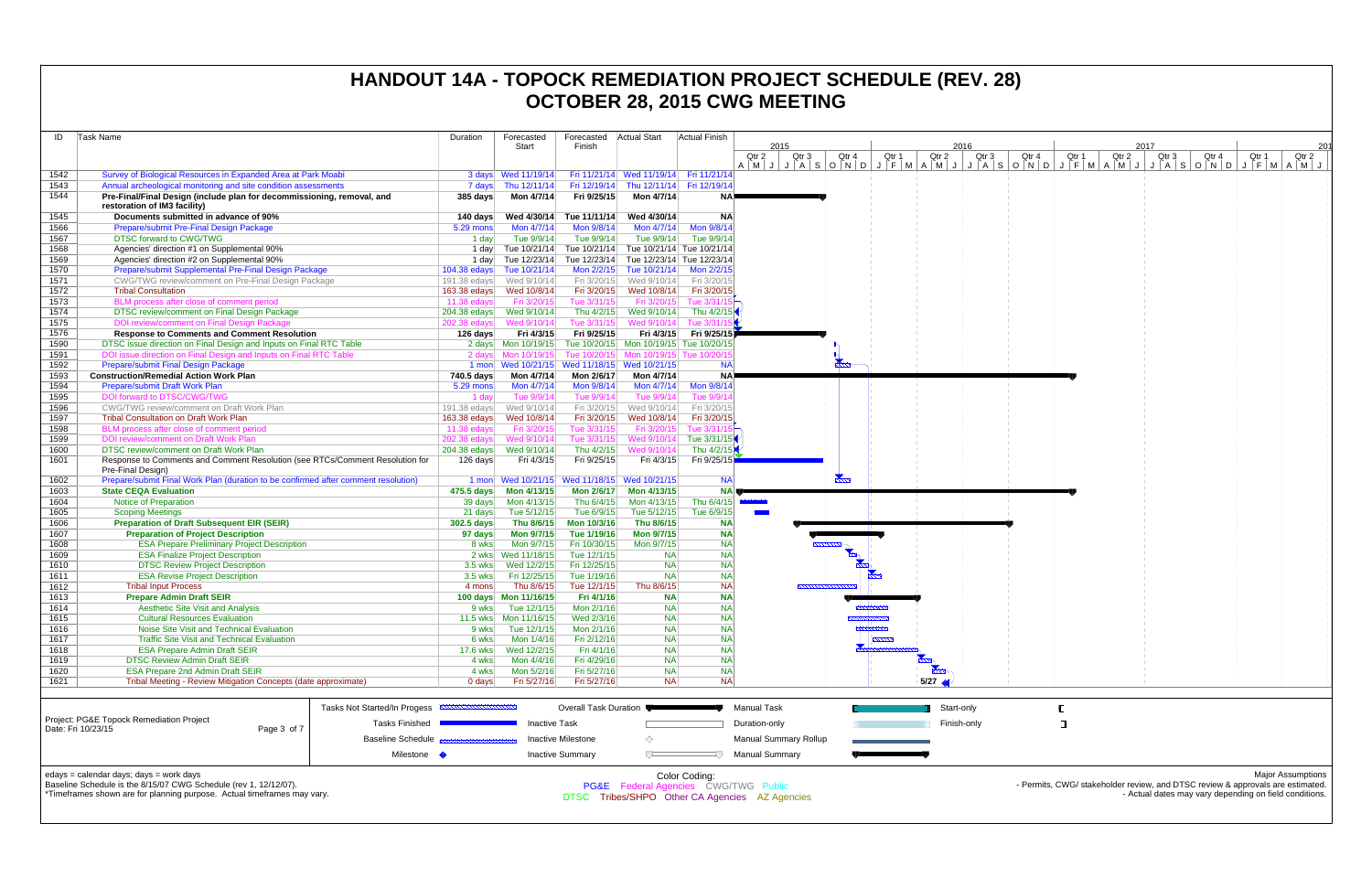| ID   | Task Name                                                                             |                                     | Duration                           | Forecasted           | Forecasted                | Actual Start | Actual Finish           |                                                                  |       |       |                 |                                    |
|------|---------------------------------------------------------------------------------------|-------------------------------------|------------------------------------|----------------------|---------------------------|--------------|-------------------------|------------------------------------------------------------------|-------|-------|-----------------|------------------------------------|
|      |                                                                                       |                                     |                                    | Start                | Finish                    |              |                         | 2015                                                             |       |       |                 | 2016                               |
|      |                                                                                       |                                     |                                    |                      |                           |              |                         | Qtr 2<br>Qtr 3                                                   | Qtr 4 | Qtr 1 | Qtr 2           | Qtr 3                              |
| 1622 | <b>DTSC Review 2nd Admin Draft SEIR</b>                                               |                                     |                                    | Mon 5/30/16          | Fri 6/17/16               | <b>NA</b>    | <b>NA</b>               | $A \mid M \mid J \mid J \mid A \mid S \mid O \mid N \mid D \mid$ |       | J     | $F$ $M$ $A$ $M$ | $J$ $J$ $A$ $S$<br><b>HARALAND</b> |
| 1623 | <b>ESA Prepare Screencheck SEIR</b>                                                   |                                     | 3 wks                              | Mon 6/20/16          | Fri 7/1/16                | <b>NA</b>    | <b>NA</b>               |                                                                  |       |       |                 |                                    |
|      | <b>DTSC Review Screencheck SEIR</b>                                                   |                                     | 2 wks                              |                      |                           |              | <b>NA</b>               |                                                                  |       |       |                 |                                    |
| 1624 |                                                                                       |                                     | 2 wks                              | Mon 7/4/16           | Fri 7/15/16               | <b>NA</b>    |                         |                                                                  |       |       |                 |                                    |
| 1625 | <b>ESA Address DTSC Comments on Screencheck SEIR</b>                                  |                                     | 2.1 wks                            | Mon 7/18/16          | Mon 8/1/16                | <b>NA</b>    | <b>NA</b>               |                                                                  |       |       |                 |                                    |
| 1626 | <b>ESA Finalize/Print/Distribute Draft SEIR</b>                                       |                                     | 2 wks                              | Tue 8/2/16           | Tue 8/16/16               | <b>NA</b>    | <b>NA</b>               |                                                                  |       |       |                 |                                    |
| 1627 | <b>ESA Finalize Draft SEIR</b>                                                        |                                     | 33 days                            | Wed 8/17/16          | Mon 10/3/16               | <b>NA</b>    | <b>NA</b>               |                                                                  |       |       |                 |                                    |
| 1628 | <b>Draft SEIR Public Review</b>                                                       |                                     | 33 days                            | Wed 8/17/16          | Mon 10/3/16               | <b>NA</b>    | <b>NA</b>               |                                                                  |       |       |                 |                                    |
| 1629 | 45-day Public Review                                                                  |                                     | 47 edays                           | Wed 8/17/16          | Mon 10/3/16               | <b>NA</b>    | <b>NA</b>               |                                                                  |       |       |                 |                                    |
| 1630 | <b>Public Meetings</b>                                                                |                                     | 5 days                             | Mon 9/5/16           | Fri 9/9/16                | <b>NA</b>    | <b>NA</b>               |                                                                  |       |       |                 |                                    |
| 1631 | Final EIR, Response to Comments (RTCs), Findings, MMRP                                |                                     | 89 days                            | Tue 10/4/16          | <b>Mon 2/6/17</b>         | <b>NA</b>    | <b>NA</b>               |                                                                  |       |       |                 |                                    |
| 1632 | Draft SEIR Comment Review and FEIR Mod                                                |                                     | 2 wks                              | Tue 10/4/16          | Tue 10/18/16              | <b>NA</b>    | <b>NA</b>               |                                                                  |       |       |                 |                                    |
| 1633 | ESA Compile/Prepare Admin Draft RTC/FEIR                                              |                                     | 5 wks                              | Tue 10/18/16         | Tue 11/22/16              | <b>NA</b>    | <b>NA</b>               |                                                                  |       |       |                 |                                    |
| 1634 | <b>DTSC Review Admin Draft RTC/FEIR/Findings</b>                                      |                                     | 3 wks                              | Tue 11/22/16         | Tue 12/13/16              | <b>NA</b>    | <b>NA</b>               |                                                                  |       |       |                 |                                    |
| 1635 | <b>ESA Prepare Screencheck FEIR/Findings</b>                                          |                                     |                                    | 3.4 wks Tue 12/13/16 | Thu 1/5/17                | <b>NA</b>    | <b>NA</b>               |                                                                  |       |       |                 |                                    |
| 1636 | <b>DTSC Review Screencheck FEIR/Findings</b>                                          |                                     | 2 wks                              | Fri 1/6/17           | Fri 1/20/17               | <b>NA</b>    | <b>NA</b>               |                                                                  |       |       |                 |                                    |
| 1637 | <b>ESA Produce FEIR for 10-day Circulation</b>                                        |                                     | 1 wk                               | Fri 1/20/17          | Fri 1/27/17               | <b>NA</b>    | <b>NA</b>               |                                                                  |       |       |                 |                                    |
| 1638 | 10 Day FEIR Circulation                                                               |                                     | 10 edays                           | Fri 1/27/17          | Mon 2/6/17                | <b>NA</b>    | <b>NA</b>               |                                                                  |       |       |                 |                                    |
| 1639 | DTSC Certifies Final EIR/ESA Files NOD                                                |                                     | $0$ days                           | Mon 2/6/17           | Mon 2/6/17                | <b>NA</b>    | <b>NA</b>               |                                                                  |       |       |                 |                                    |
| 1640 | DTSC reviews/approves Final Design and Construction/Remedial Action Work Plan         |                                     | 291 days                           | Fri 12/25/15         | Mon 2/6/17                | <b>NA</b>    | <b>NA</b>               |                                                                  |       |       |                 |                                    |
| 1641 | DOI reviews/approves Final Design and Construction/Remedial Action Work Plan          |                                     | 291 days                           | Fri 12/25/15         | Mon 2/6/17                | <b>NA</b>    | <b>NA</b>               |                                                                  |       |       |                 |                                    |
| 1642 | ROWs/Easements/Access Agreements/Approvals/Compliance                                 |                                     | 699.3 days                         | Tue 7/1/14           | Mon 3/6/17                | Tue 7/1/14   | <b>NA</b>               |                                                                  |       |       |                 |                                    |
| 1643 | <b>Other Approvals and Compliance</b>                                                 |                                     | <b>33.3 mons</b>                   | Tue 7/1/14           | Mon 3/6/17                | Tue 7/1/14   | <b>NA</b>               |                                                                  |       |       |                 |                                    |
| 1644 | Landowner Agreements/Leasing/ROW Agreements                                           |                                     | <b>33.3 mons</b>                   | Tue 7/1/14           | Mon 3/6/17                | Tue 7/1/14   | <b>NA</b>               |                                                                  |       |       |                 |                                    |
| 1645 | <b>Community Outreach</b>                                                             |                                     | 1420.5 days                        | Fri 10/7/11          | Thu 3/16/17               | Fri 10/7/11  | NA)                     |                                                                  |       |       |                 |                                    |
| 1646 | Prepare/Issue Project Update Factsheet                                                |                                     | 4 mons                             | Fri 10/7/11          | Tue 1/31/12               | Fri 10/7/11  | Tue 1/31/12             |                                                                  |       |       |                 |                                    |
| 1647 |                                                                                       |                                     | 1415.5 days                        | Fri 10/7/11          | Thu 3/9/17                | Fri 10/7/11  | <b>NA</b>               |                                                                  |       |       |                 |                                    |
| 1648 | <b>Community Outreach Activities (State)</b>                                          |                                     | 2.95 mons                          | Fri 10/7/11          | Fri 12/30/11              | Fri 10/7/11  | Fri 12/30/11            |                                                                  |       |       |                 |                                    |
| 1649 | Update mailing list                                                                   |                                     |                                    |                      |                           |              | Fri 3/16/12             |                                                                  |       |       |                 |                                    |
|      | <b>Conduct Community Survey</b>                                                       |                                     | $1.62$ mons                        | Tue 1/31/12          | Fri 3/16/12               | Tue 1/31/12  |                         |                                                                  |       |       |                 |                                    |
| 1650 | <b>Conduct Community Interview</b>                                                    |                                     | 2 mons                             | Wed 4/25/12          | Thu 6/21/12               | Wed 4/25/12  | Thu 6/21/12             |                                                                  |       |       |                 |                                    |
| 1651 | Prepare/Issue Community Outreach Plan                                                 |                                     | 7.1 mons                           | Mon 3/19/12          | Wed 1/16/13               |              | Mon 3/19/12 Wed 1/16/13 |                                                                  |       |       |                 |                                    |
| 1652 | Prepare/Issue factsheet for Corrective Measures Implementation                        |                                     | 30 edays                           | Tue 2/7/17           | Thu 3/9/17                | <b>NA</b>    | <b>NA</b>               |                                                                  |       |       |                 |                                    |
| 1653 | <b>Outreach/Public Participation Activities (Federal)</b>                             |                                     | 27 days                            | Tue 2/7/17           | Thu 3/16/17               | <b>NA</b>    | <b>NA</b>               |                                                                  |       |       |                 |                                    |
| 1654 | Prepare/issue factsheet for Remedy Implementation                                     |                                     | 30 edays                           | Tue 2/7/17           | Thu 3/9/17                | <b>NA</b>    | <b>NA</b>               |                                                                  |       |       |                 |                                    |
| 1655 | <b>Open house (Multiple Locations)</b>                                                |                                     | 1 wk                               | Thu 3/9/17           | Thu 3/16/17               | <b>NA</b>    | <b>NA</b>               |                                                                  |       |       |                 |                                    |
| 1656 | <b>Project Contracting</b>                                                            |                                     | 5 mons                             | Mon 1/23/17          | Fri 6/16/17               | <b>NA</b>    | <b>NA</b>               |                                                                  |       |       |                 |                                    |
| 1657 | Construction (this is a preliminary construction schedule for planning purposes only. |                                     | 1009.5 days                        | Fri 6/16/17          | Fri 4/30/21               | <b>NA</b>    | <b>NA</b>               |                                                                  |       |       |                 |                                    |
|      | See Section 3, Construction Approaches and Sequencing, of the Construction/Remedial   |                                     |                                    |                      |                           |              |                         |                                                                  |       |       |                 |                                    |
|      | <b>Action Work Plan for details)</b>                                                  |                                     |                                    |                      |                           |              |                         |                                                                  |       |       |                 |                                    |
| 1658 | <b>Pre-Construction</b>                                                               |                                     | 80 days                            | Fri 6/16/17          | Sat 10/7/17               | <b>NA</b>    | <b>NA</b>               |                                                                  |       |       |                 |                                    |
| 1659 | <b>Mobilization</b>                                                                   |                                     | 113 edays                          | Fri 6/16/17          | Sat 10/7/17               | <b>NA</b>    | <b>NA</b>               |                                                                  |       |       |                 |                                    |
| 1660 | <b>Site Preparation</b>                                                               |                                     | 70 edays                           | Sun 7/16/17          | Sun 9/24/17               | <b>NA</b>    | <b>NA</b>               |                                                                  |       |       |                 |                                    |
| 1661 | <b>Stakeholder Attending Kick-Off Meeting at Site</b>                                 |                                     | 0 days                             | Fri 6/16/17          | Fri 6/16/17               | <b>NA</b>    | <b>NA</b>               |                                                                  |       |       |                 |                                    |
| 1662 | Stakeholder Attending Kick-Off Meeting at Site                                        |                                     | $0$ days                           | Fri 6/16/17          | Fri 6/16/17               | <b>NA</b>    | <b>NA</b>               |                                                                  |       |       |                 |                                    |
| 1663 | Stakeholder Attending Kick-Off Meeting at Site                                        |                                     | 0 days                             | Fri 6/16/17          | Fri 6/16/17               | <b>NA</b>    | <b>NA</b>               |                                                                  |       |       |                 |                                    |
| 1664 | Stakeholder Attending Kick-Off Meeting at Site                                        |                                     | 0 days                             | Fri 6/16/17          | Fri 6/16/17               | <b>NA</b>    | NA                      |                                                                  |       |       |                 |                                    |
| 1665 | Stakeholder Attending Kick-Off Meeting at Site                                        |                                     | $0$ days                           | Fri 6/16/17          | Fri 6/16/17               | <b>NA</b>    | NA                      |                                                                  |       |       |                 |                                    |
| 1666 | <b>Construction Activities</b>                                                        |                                     | 941.8 days                         | <b>Wed 8/16/17</b>   | Thu 3/25/21               | <b>NA</b>    | <b>NA</b>               |                                                                  |       |       |                 |                                    |
| 1667 | Pipelines/Access Pathways Installation                                                |                                     | $18.5 \text{ mon}$                 | Wed 8/16/17          | Mon 2/11/19               | <b>NA</b>    | <b>NA</b>               |                                                                  |       |       |                 |                                    |
| 1668 | <b>Remediation and Monitoring Wells Installation</b>                                  |                                     | 19 mons                            | Fri 9/15/17          | Wed 3/27/19               | <b>NA</b>    | <b>NA</b>               |                                                                  |       |       |                 |                                    |
|      |                                                                                       |                                     |                                    |                      |                           |              |                         |                                                                  |       |       |                 |                                    |
|      |                                                                                       |                                     |                                    |                      |                           |              |                         |                                                                  |       |       |                 |                                    |
|      |                                                                                       | <b>Tasks Not Started/In Progess</b> | <b>MANUFACTURING MANUFACTURING</b> |                      | Overall Task Duration     |              |                         | <b>Manual Task</b>                                               |       |       |                 | Start-only                         |
|      | Project: PG&E Topock Remediation Project                                              | <b>Tasks Finished</b>               |                                    | <b>Inactive Task</b> |                           |              |                         | Duration-only                                                    |       |       |                 | Finish-only                        |
|      | Date: Fri 10/23/15<br>Page 4 of 7                                                     |                                     |                                    |                      |                           |              |                         |                                                                  |       |       |                 |                                    |
|      |                                                                                       | <b>Baseline Schedule</b>            |                                    |                      | <b>Inactive Milestone</b> | ◇            |                         | <b>Manual Summary Rollup</b>                                     |       |       |                 |                                    |
|      |                                                                                       | Milestone •                         |                                    |                      | <b>Inactive Summary</b>   | ᅮ            | ₹                       | <b>Manual Summary</b>                                            |       |       |                 |                                    |
|      |                                                                                       |                                     |                                    |                      |                           |              |                         |                                                                  |       |       |                 |                                    |
|      | edays = calendar days; days = work days                                               |                                     |                                    |                      |                           |              | Color Coding:           |                                                                  |       |       |                 |                                    |



Baseline Schedule is the 8/15/07 CWG Schedule (rev 1, 12/12/07). \*Timeframes shown are for planning purpose. Actual timeframes may vary. PG&E Federal Agencies CWG/TWG Public

DTSC Tribes/SHPO Other CA Agencies AZ Agencies